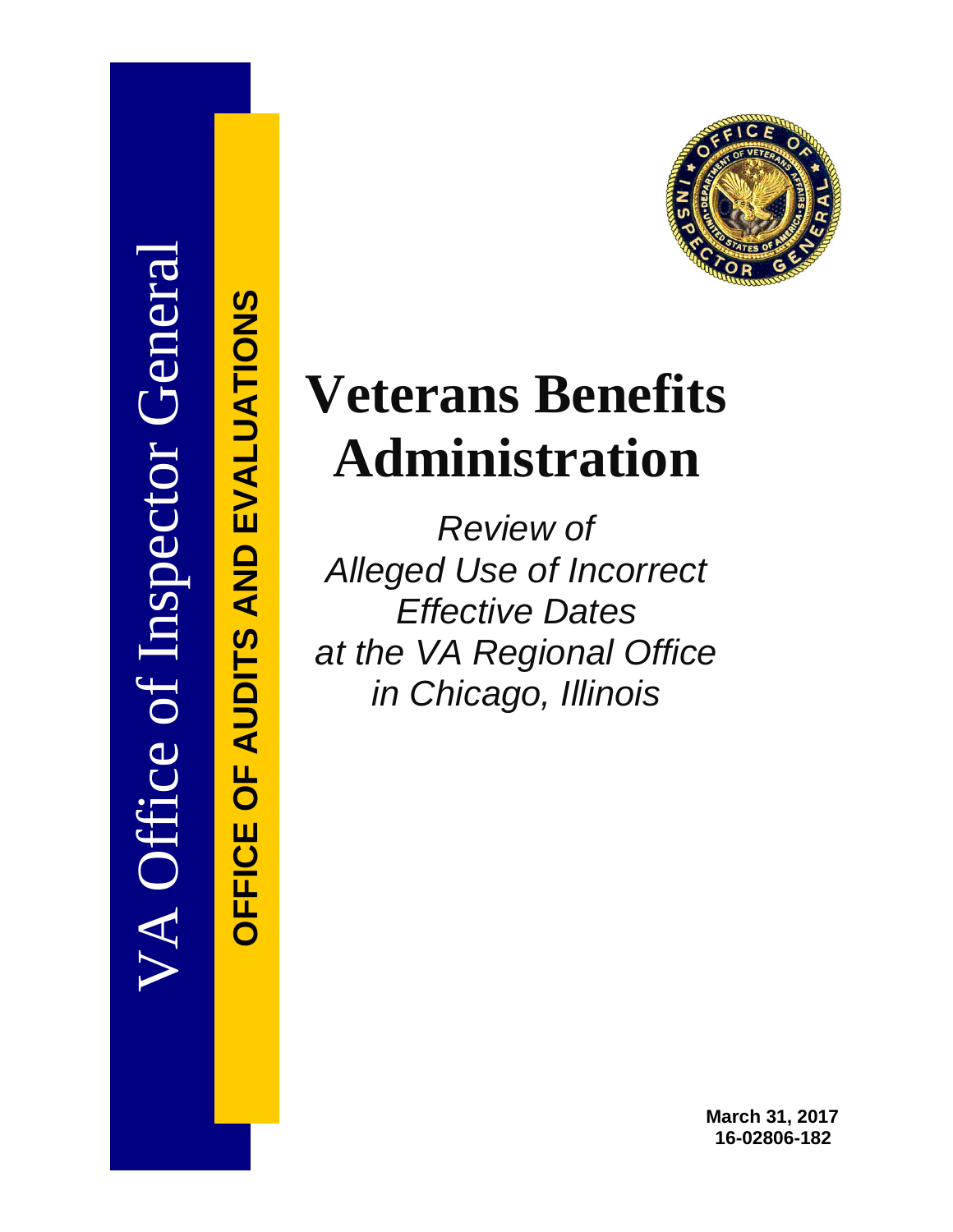# **ACRONYMS**

| <b>FY</b>   | <b>Fiscal Year</b>                            |
|-------------|-----------------------------------------------|
| <b>ITF</b>  | Intent to File                                |
| <b>OIG</b>  | Office of Inspector General                   |
| QRT         | <b>Quality Review Team</b>                    |
| <b>RVSR</b> | <b>Rating Veterans Service Representative</b> |
| <b>VA</b>   | Department of Veterans Affairs                |
| <b>VARO</b> | VA Regional Office                            |
| <b>VBA</b>  | <b>Veterans Benefits Administration</b>       |
| <b>VBMS</b> | Veterans Benefits Management System           |

#### **To report suspected wrongdoing in VA programs and operations, contact the VA OIG Hotline:**

**Website: [www.va.gov/oig/hotline](http://www.va.gov/oig/hotline) Email: [vaoighotline@va.gov](mailto:vaoighotline@va.gov) Telephone: 1-800-488-8244**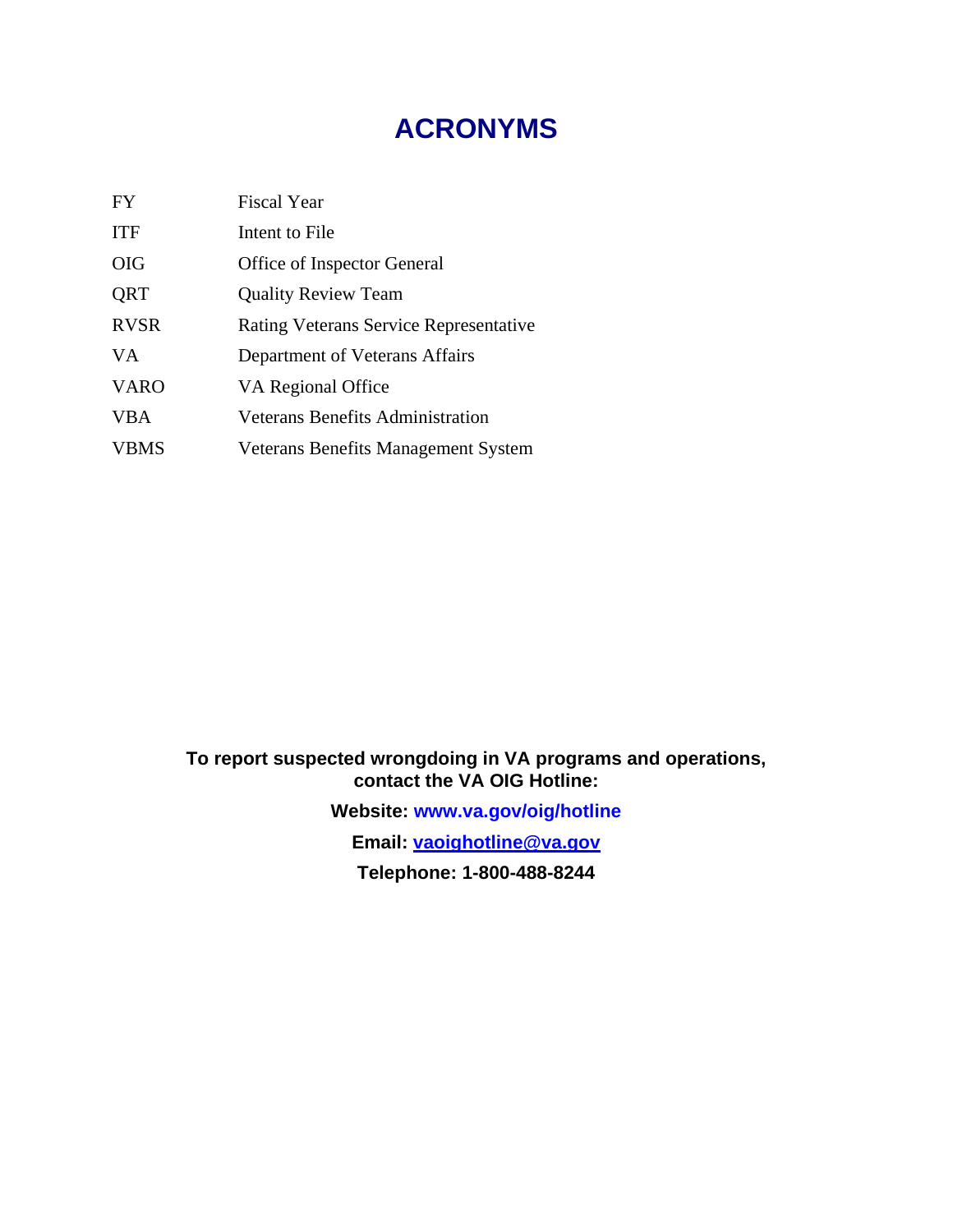

# **Highlights: Review of VBA's Alleged Use of Incorrect Effective Dates at the VARO in Chicago, IL**

## **Why We Did This Review**

We assessed the merits of a December 2015 Office of Inspector General (OIG) Hotline allegation that claims processors at the Chicago VA Regional Office (VARO) assigned incorrect effective dates when processing claims associated with "intent to file" (ITF) submissions.

An ITF provides claimants the opportunity to submit minimal information related to their claim for benefits and allows up to one year for the claimant to provide additional information and evidence necessary to complete the claim. If benefits are subsequently established, VA may use the date the VARO received the ITF as the basis for an earlier effective date for benefits payments.

## **What We Found**

We substantiated the allegation that Rating Veterans Service Representatives (RVSRs) at the Chicago VARO did not always assign the correct effective dates when they received an ITF. Overall, RVSRs established incorrect effective dates for 15 of the 30 disability claims (50 percent) we sampled from a universe of 616 claims. Five of the errors resulted in 15 improper benefits payments totaling approximately \$5,700; 10 of the errors had incorrect effective dates but did not affect benefits payments.

The majority of effective date errors occurred when the claimant submitted an ITF electronically. In these cases, the Veterans Benefits Administration (VBA) automatically updates the corporate database; however, there is no standardized form within the electronic claims folder,

which increases the likelihood the VARO overlooks the ITF. Although a notification letter is generated, it is stored in a separate VBA system.

Generally, we attributed the errors to a lack of guidance within VBA policy on how to identify ITF filings and insufficient analysis of effective date errors, which led to weaknesses in training. Using incorrect effective dates may result in incorrect benefits payments. However, subsequent to our review, VBA updated its policy to include instructions on identifying ITFs and made additional ITF training available nationwide.

### **What We Recommended**

We recommended the Chicago VARO Director conduct a review and take appropriate actions on the 586 claims associated with ITFs remaining from our universe. In addition, we recommended the Director implement a plan to ensure sufficient analysis is completed to identify effective date errors related to ITFs. Furthermore, we recommended the VARO Director ensure claims processors receive training on how to identify ITFs.

## **Agency Comments**

The VARO Director concurred with the recommendations and provided sufficient evidence to close the recommendations.

Larry M. Reinkomzer

LARRY M. REINKEMEYER Assistant Inspector General for Audits and Evaluations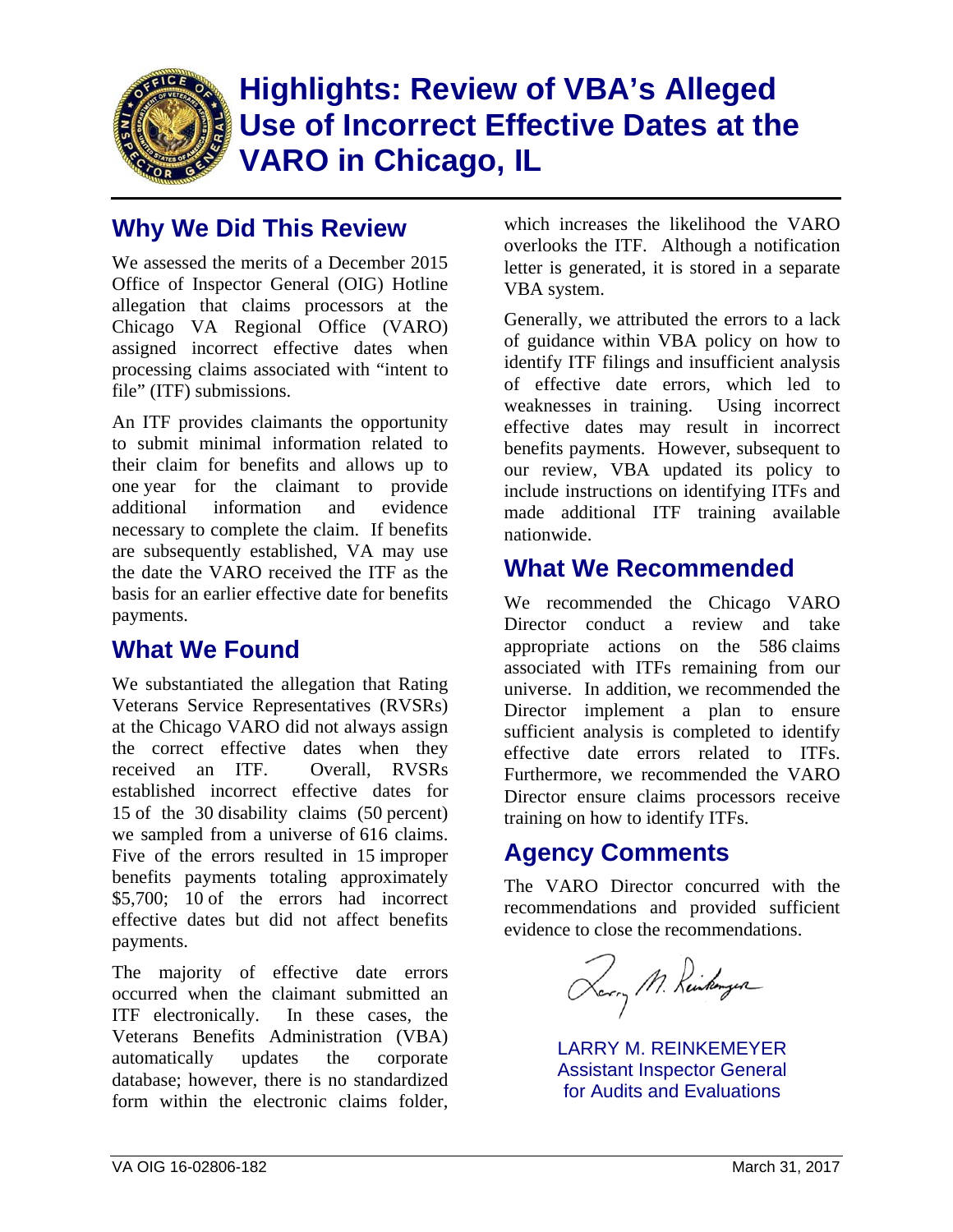# **TABLE OF CONTENTS**

| Finding    | Chicago VARO Assigned Incorrect Effective Dates When an ITF Was |  |
|------------|-----------------------------------------------------------------|--|
|            |                                                                 |  |
| Appendix A |                                                                 |  |
| Appendix B |                                                                 |  |
| Appendix C |                                                                 |  |
| Appendix D |                                                                 |  |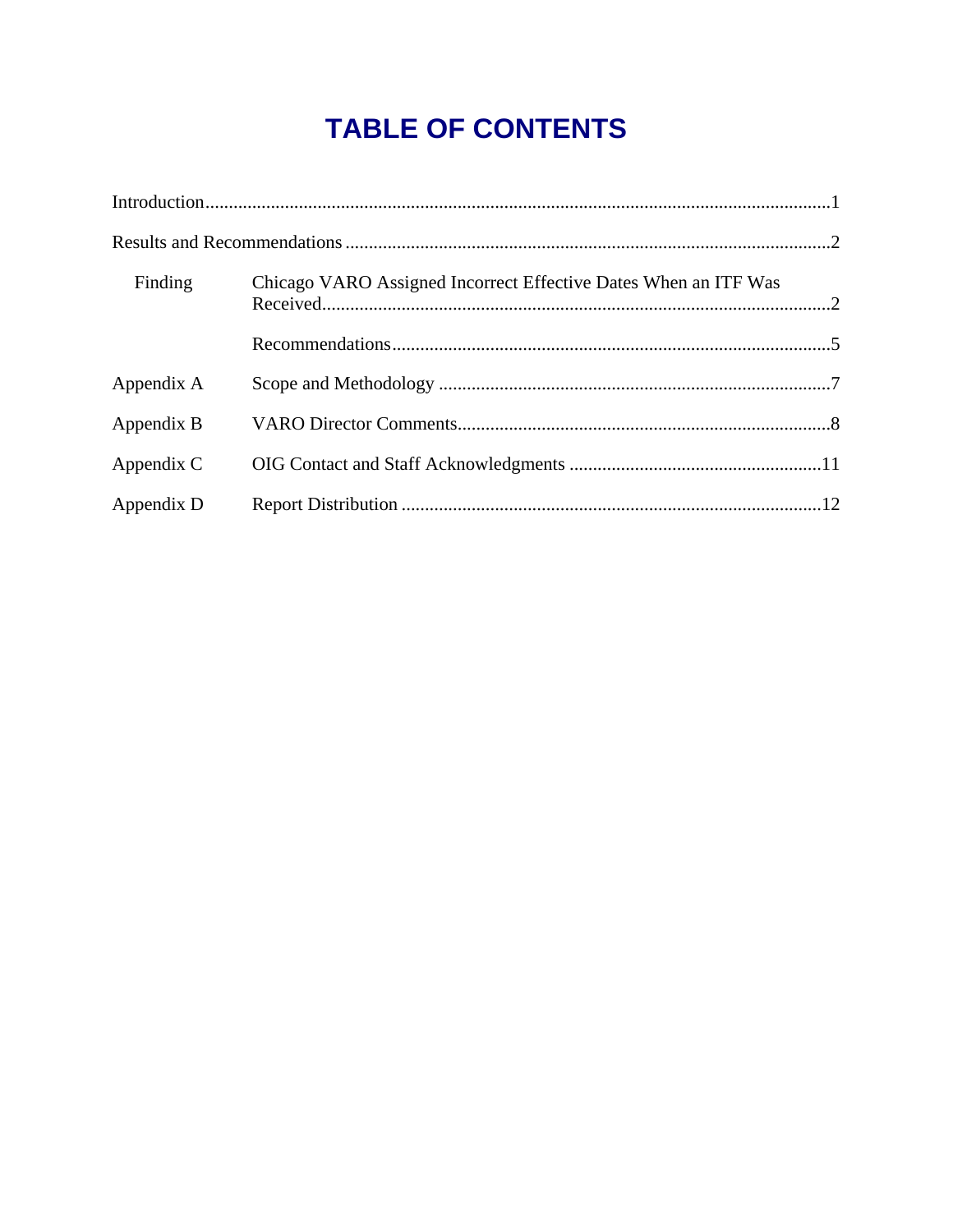# **INTRODUCTION**

<span id="page-4-0"></span>*Allegation*  In December 2015, we received an allegation through the Office of Inspector General (OIG) Hotline that alleged Chicago VA Regional (VARO) staff assigned incorrect effective dates when awarding benefits. The complainant alleged that claims processors at the Chicago VARO did not recognize that an intent to file (ITF) had been received and that the ITF served to preserve an earlier effective date for benefits—in some cases, claimants were not given the extra year of entitlement.

*Background and Criteria*  On March 24, 2015, Veterans Benefits Administration (VBA) modified its policy that allowed VA to accept "informal claims."<sup>1</sup> The new policy required claimants to submit an ITF any of the following ways:

- Submitting a completed VA Form 21-0966, *Intent to File a Claim for Compensation and/or Pension, or Survivors Pension and/or DIC*  [Dependency and Indemnity Compensation]
- Calling the National Call Center or the National Pension Call Center and notifying a Public Contact Representative of his or her intent to file a claim for compensation, pension, or survivors benefits
- Initiating an application for benefits through eBenefits/Veterans On-Line Application Direct Connect or Stakeholder Enterprise Portal<sup>2</sup>

The ITF establishes an effective date placeholder for benefits if the veteran submits a completed claim within one year of receipt of the ITF. If benefits are established, the ITF process allows claims processors to assign effective dates based on the receipt of an ITF. This may be up to one year earlier than when the completed claim was received. Additionally, if a veteran submits an ITF for an original claim between March 24, 2015 (the date of the policy change) and August 5, 2015, and submits a substantially complete application within one year from the date VA received the ITF, VA can potentially pay benefits with a one-year retroactive payment date.<sup>3</sup>

<sup>&</sup>lt;sup>1</sup> M21-1 Adjudication Procedures Manual, Part III, Subpart ii, Chapter 2, Section C, *Informal Claims Received Prior to March 24, 2015, Intent to File (ITF) and Requests for Application.*

<sup>2</sup> VA Form 21-0966, *Intent to File a Claim for Compensation and/or Pension, or Survivors Pension and/or Dependency and Indemnity Compensation.*  $3$  M21-1.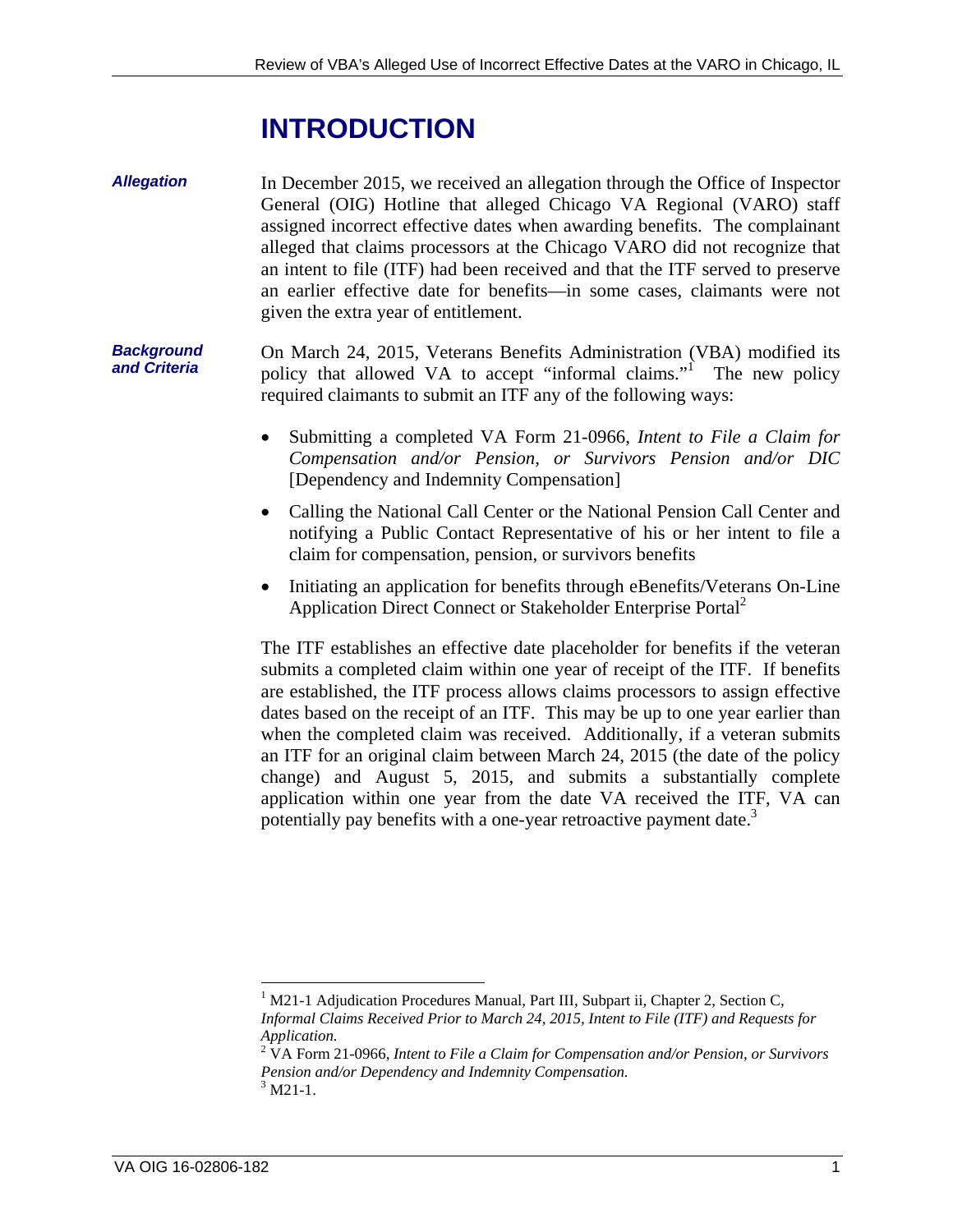# **RESULTS AND RECOMMENDATIONS**

#### <span id="page-5-0"></span>**Finding Chicago VARO Assigned Incorrect Effective Dates When an ITF Was Received**

veterans completed their claims within one year of submitting an ITF. We substantiated the allegation that Rating Veterans Service Representatives (RVSRs) at the Chicago VARO assigned incorrect effective dates where Generally, we attributed the errors to a lack of guidance on how to identify claims associated with an ITF. Furthermore, inadequate analysis of effective date errors and training contributed to these shortcomings. As a result, we found approximately  $$5,700$  in improper payments.<sup>4</sup> If not corrected, veterans are at increased risk of receiving improper monthly benefit payments.

- Chicago VARO's workload management plans and training documents. Our *What We Did*  In determining whether RVSRs assigned accurate effective dates based on receipt of an ITF, we reviewed 30 disability claims completed by the Chicago VARO from October 1, 2015 through March 31, 2016. We reviewed VBA policies and procedures associated with ITFs and reviewed review included interviews with VARO management responsible for providing guidance and oversight, and claims processors responsible for establishing effective dates when awarding benefits.
- *What We Found*  We determined 11 RVSRs did not follow VBA policy when assigning effective dates for 15 of the 30 cases reviewed (50 percent) that contained an ITF—five of the errors affected benefit payments.<sup>5</sup> VARO management concurred with all of the errors we identified. Summaries of the 15 errors follow.
	- effective date should be March 30, 2015—the receipt date of the ITF. $8$ • Five of the 15 errors resulted in 15 improper payments<sup>6</sup> totaling approximately \$5,700 that occurred from April 1, 2015 through January 1, 2016.<sup>7</sup> For example, in one of the cases, the veteran submitted an ITF on March 30, 2015 and then submitted a completed claim on September 15, 2015. Entitlement to benefits was incorrectly established effective September 15, 2015. According to VBA policy, the correct

<sup>&</sup>lt;sup>4</sup> The five errors that affected benefits resulted in four underpayments totaling approximately \$5,000 and one overpayment totaling approximately \$700.

 $^{5}$  M21-1.

 $6$  Veterans receive monthly benefits. The total of improper payments is equal to the total number of months the veterans were paid in error.

 All calculations in this report have been rounded when applicable. 7

<sup>8</sup> M21-1, Topic 1.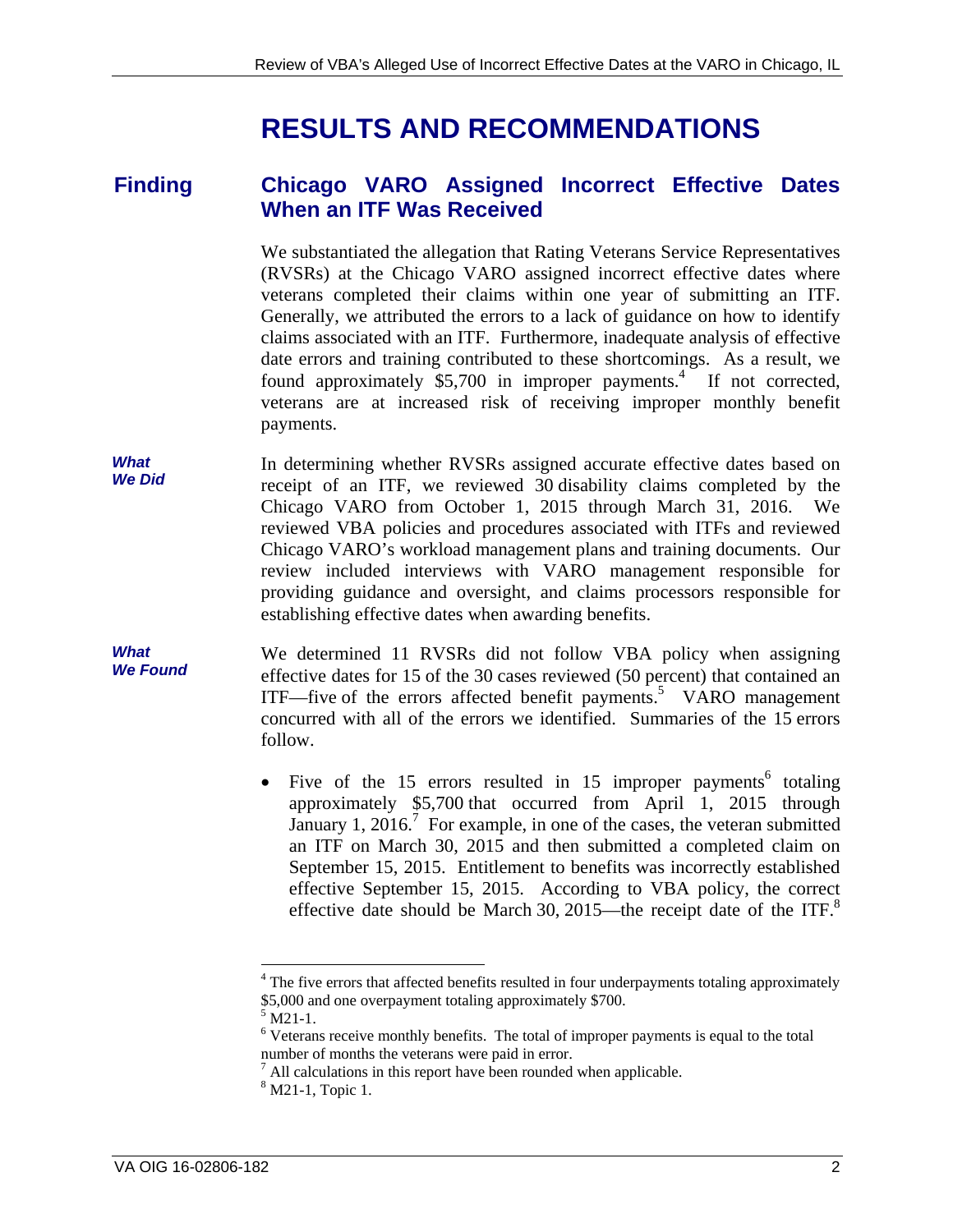As a result, the veteran was underpaid approximately \$2,800 over a period of 6 months.

- Two of the 15 errors had the potential to affect veterans' benefits. In these cases, there was no change in the veterans' overall combined disability evaluations, so assigning incorrect effective dates did not affect payments. However, if the effective dates are not corrected, these errors have the potential to affect payments if additional benefits are awarded. For example, the veteran submitted an ITF on October 22, 2015 and a complete claim on November 18, 2015. An RVSR granted service connection for bilateral hearing loss but assigned a non-compensable evaluation effective November 18, 2015. VARO staff should have used October 22, 2015 as the effective date, but since the combined evaluation did not change, the benefits were not affected.
- In the remaining 8 of the 15 errors, there was no potential to affect veterans' benefits as the incorrect effective date provided was within the same month of the correct effective date identified. For example, the veteran submitted an ITF on September 14, 2015 and a completed claim on September 28, 2015. An RVSR granted service connection for posttraumatic stress disorder with an evaluation of 50 percent effective September 28, 2015. However, the effective date should have been September 14, 2015, the date of the ITF.

Thirteen of the 15 errors occurred when claimants submitted an ITF electronically. In these cases, the electronic folder does not display the standardized ITF forms, which increases the likelihood the ITF would be overlooked.<sup>9</sup> In order to identify these ITFs, RVSRs must access ITF data within the Veteran's Profile tab in VBA's Veterans Benefits Management System (VBMS). VBMS is a web-based, electronic claims processing solution complemented by improved business processes. In addition, an RVSR can review an automated notification letter that acknowledged receipt of the ITF in Virtual VA—a separate VBA system.<sup>10</sup> Interviews with staff revealed not all RVSRs were aware of the ITF receipt date within the veteran's profile in VBMS or the notification letter stored in Virtual VA. As such, an earlier effective date for benefits payments may not be considered.

In the remaining two cases with errors, the ITF forms were submitted through VBA's centralized mail process, scanned, and uploaded directly into the veterans' electronic claims folders. In these cases, and despite that the forms were stored in the veteran's electronic claims folder, staff assigned incorrect effective dates.

*Why This Occurred* 

<sup>9</sup> VA Form 21-0966, *Intent to File a Claim for Compensation and/or Pension, or Survivors Pension and/or DIC.*

 $10$  Virtual Veterans Affairs is a legacy VA software program still used for storing documents. Documents that are restricted due to the sensitive information they contain are often stored in Virtual Veterans Affairs.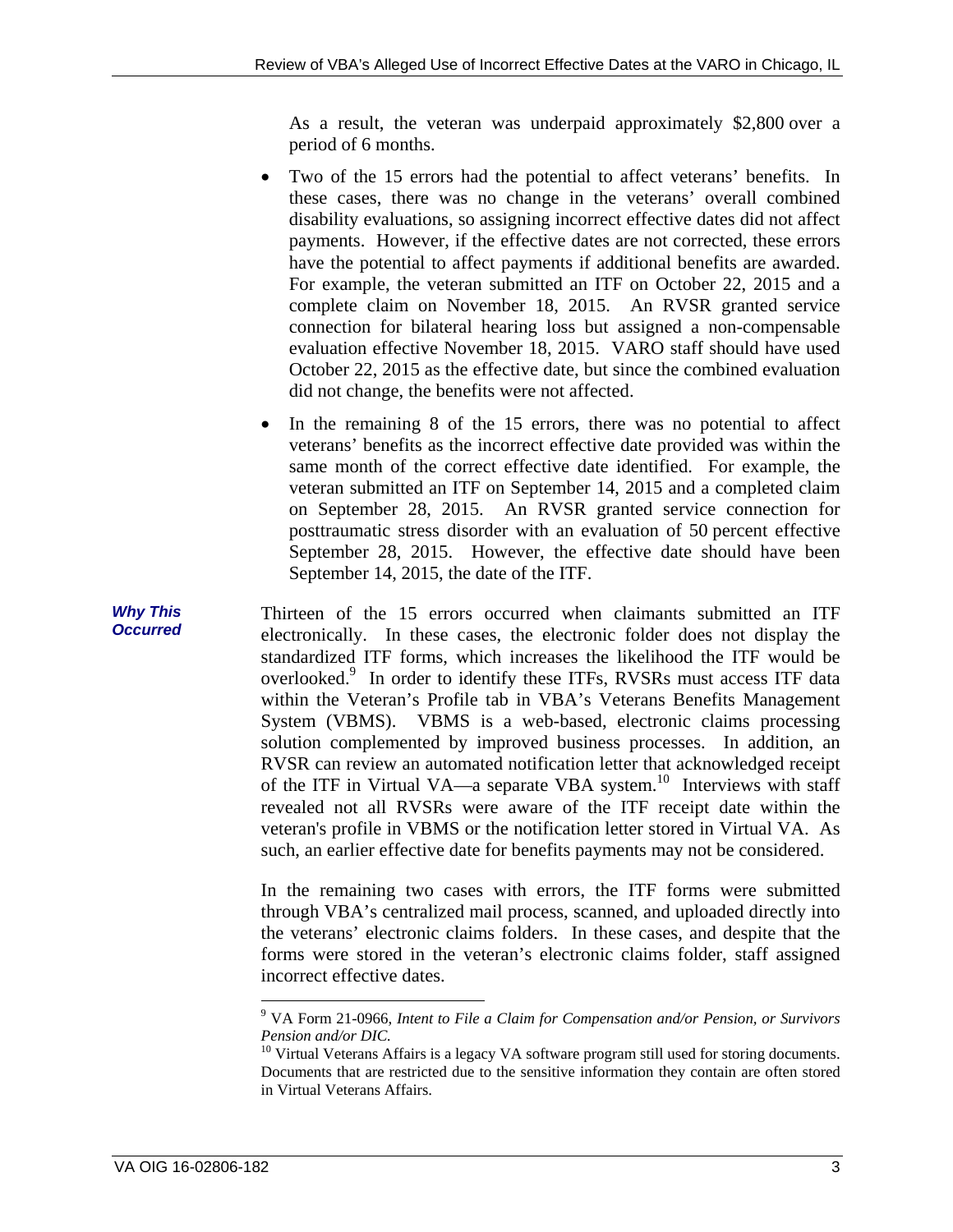*Delayed Guidance Within VBA Policy* 

In June 2016, at the time of our review, VBA had yet to advise staff on how to identify when a veteran submitted an ITF. The following are changes to VBA's guidance made after our review.

- In a March 2016 Compensation Service Quality Call Notes, VBA's Quality Assurance discussed errors they identified in cases in which ITF guidelines were not correctly applied. As a result, they provided detailed steps on how to identify the presence of an ITF filing in VBMS. Although Compensation Service identified this issue, VBA's policy did not include this detailed guidance until July 22, 2016, subsequent to our onsite review. $11$
- In July 2016, VBA modified its policy to add procedures for identifying ITF filings. The updated policy clearly outlined the steps to locate ITF information within  $VBMS$ .<sup>12</sup> If the veteran submits the ITF If the veteran submits the ITF electronically, as was the case in 13 of 15 errors we identified, the ITF would not be recorded on a standardized ITF form. In these cases, it is necessary to review the ITF data under the Veteran's Profile tab in VBMS to ensure RVSRs consider all ITFs. Overall, it took VBA approximately 16 months following the establishment of the ITF process to provide guidance within its policy for locating ITFs within the electronic record.

*Insufficient Trend Analysis*  VBA policy requires the Quality Review Team (QRT) to provide feedback and training on error trends.<sup>13</sup> The QRT focuses on station quality in every VBA facility that processes compensation and pension claims. The purpose of the QRT is to improve the quality and timeliness of claims processing and decrease the amount of work performed on individual cases, such as evaluating station quality and identifying trend errors.<sup>14</sup> However, we determined that QRT did not conduct sufficient analysis of effective date errors identified during their reviews.

> The Veterans Service Center and QRT managers reported they conducted analysis on errors committed by RVSRs for effective dates. However, they confirmed that the analysis did not target the review of effective date errors related to ITF submissions, despite being a new initiative for VBA. The QRT manager was unaware that staff at the Chicago VARO did not process claims with an associated ITF until we notified them of the allegation. The manager further analyzed the VARO's local quality reviews and confirmed that there was an error trend related to ITFs and the assignment of incorrect effective dates. Subsequent to our review, we provided VARO management

<sup>&</sup>lt;sup>11</sup> M21-1, Topic 1.<br><sup>12</sup> *Ibid*.

 $12$  Ibid.

<sup>&</sup>lt;sup>12</sup> Ibid.<br><sup>13</sup> M21-4 Manual, Chapter 6, Subchapter I, *Duties of the Quality Review Team*. <sup>13</sup> M21-4 Manual, Chapter 6, Subchapter I, *Duties of the Quality Review Team.*<br><sup>14</sup> M21-4, General, *Overview*.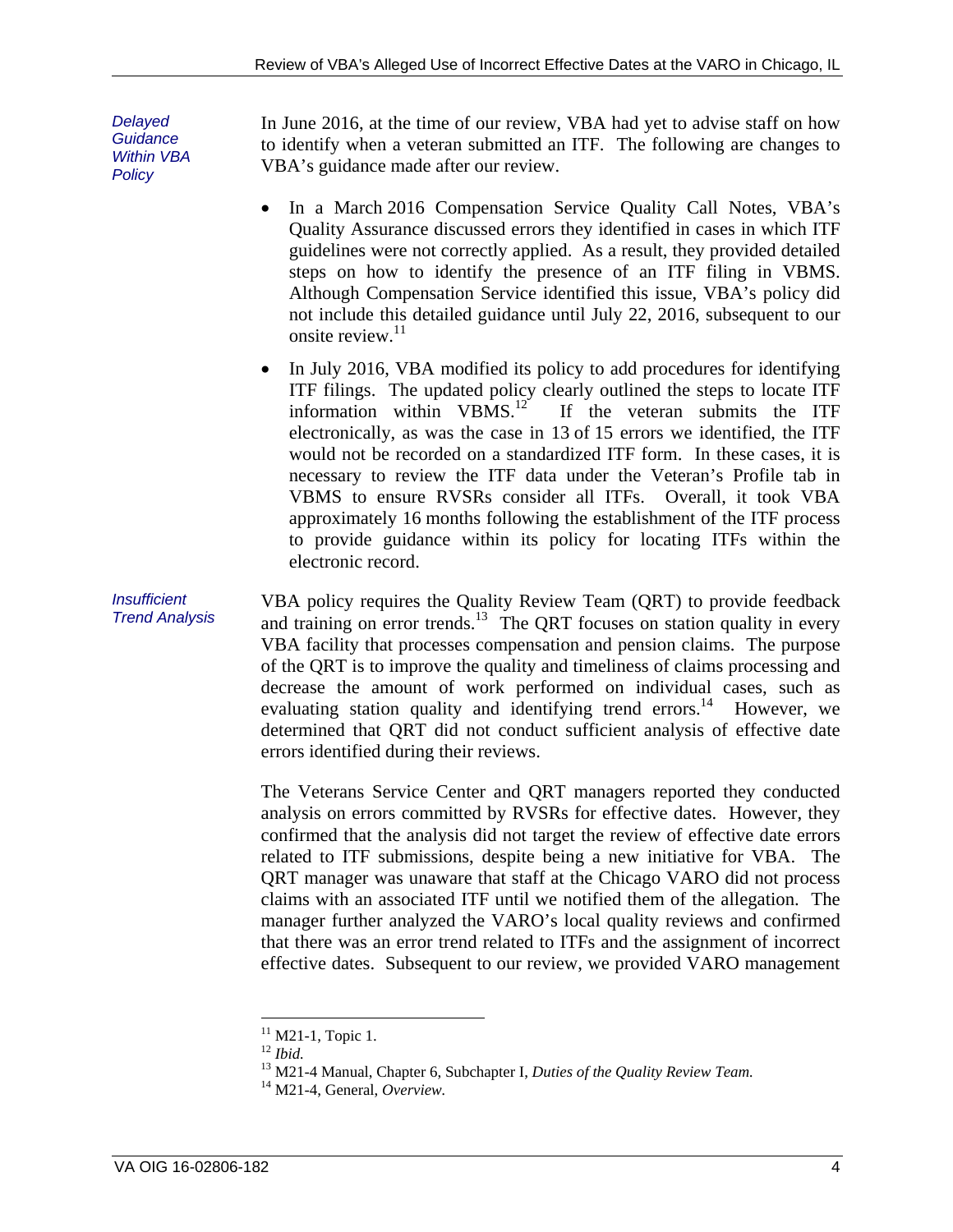with the 586 claims remaining from our universe of 616 to determine whether similar action is required.

Compensation Service Quality Call Notes during the training session. *Training*  The lack of guidance within VBA policy and insufficient analysis for effective date errors led to weaknesses in training. Claims processors attended several training sessions from March 2015 through June 2016 that discussed processing claims with an associated ITF. However, a review of the training documents provided by VARO staff revealed training did not address how to identify claims with ITF filings. Despite multiple training sessions related to ITFs, claims processors stated they were unaware of all the locations of an ITF filing until March 2016. The instructor of the March 2016 training stated he discussed the detailed steps outlined in the However, based on the training documents provided, we could not confirm that any of the information provided to claims processors included recognizing ITF filings.

> In July 2016, Compensation Service released ITF training nationwide for rating specialists, as its target audience; however, Compensation Service did not mandate the training. The July 2016 training material references the updated VBA policy that informs staff on how to identify ITF filings. Because the training occurred after our review, we could not determine if the training improved claims processors' ability to identify ITFs in the electronic folder.

*Conclusion*  We substantiated the allegation that the Chicago VARO assigned incorrect effective dates with cases that had an ITF submitted within one year. We determined RVSRs did not follow VBA policy when assigning effective dates for 15 of the 30 cases (50 percent) that had an ITF. VARO management concurred with all of the errors. Based on our review and interviews with staff, we found that ITFs submitted electronically are more likely to have effective date errors related to ITFs. As a result, VBA is at increased risk of paying inaccurate financial benefits.

#### **Recommendations**

- 1. We recommended the Chicago VA Regional Office Director conduct a review of the 586 claims with intent to files remaining from our universe, completed from October 1, 2015 through March 31, 2016, and take appropriate actions and report results back to OIG.
- 2. We recommended the Chicago VA Regional Office Director implement a plan to ensure sufficient analysis of quality reviews is completed to identify effective date errors related to intent to files.
- 3. We recommended the Chicago VA Regional Office Director ensure claims processors receive training on how to identify intent to files.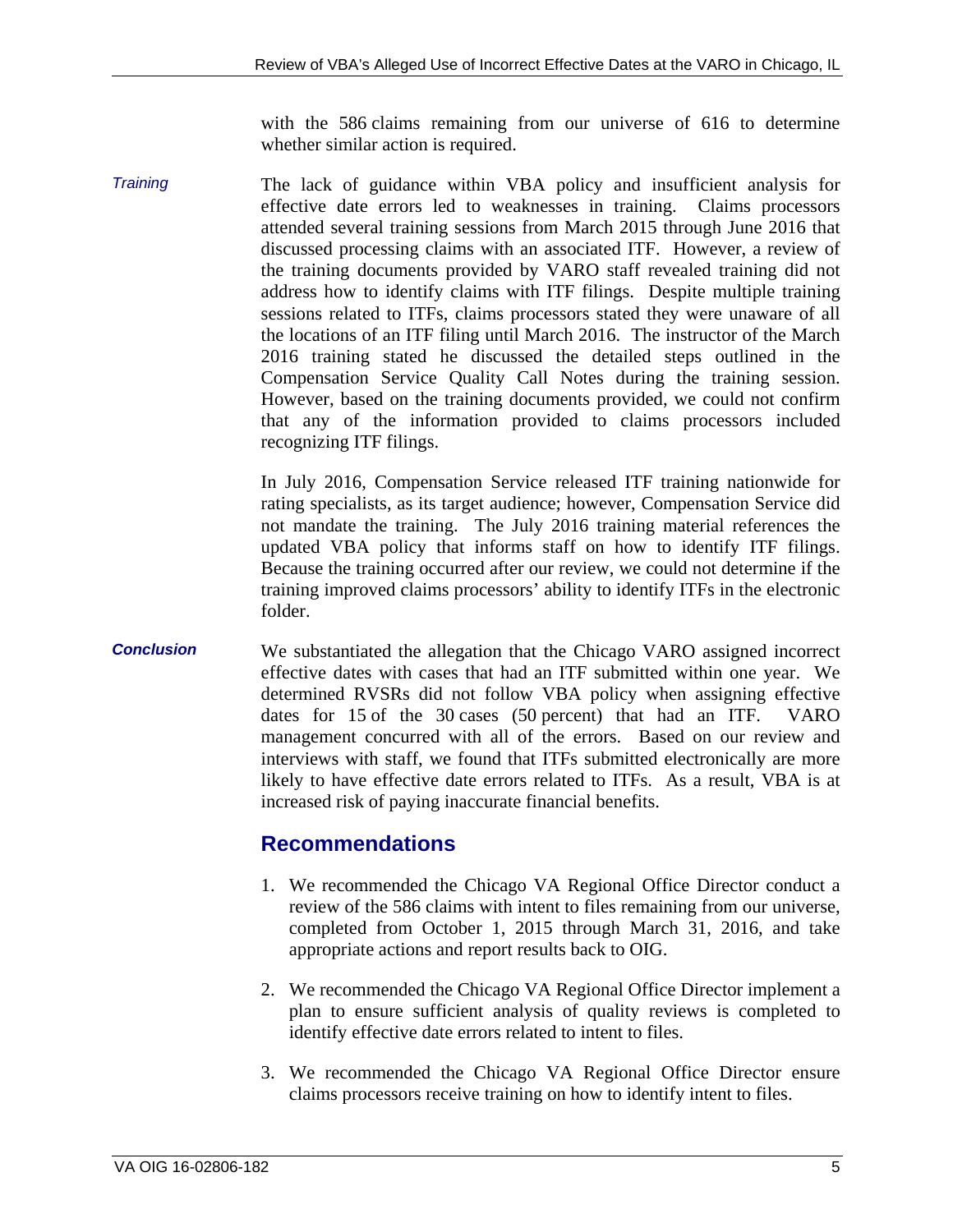- <span id="page-9-0"></span>*Management Comments*  The Chicago VARO Director concurred with and implemented the three recommendations. For Recommendation 1, the VARO Director reported the 586 claims were reviewed and 167 payment effective date errors were found. These errors resulted in approximately \$330,000 in underpayments and were corrected by March 2, 2017. For Recommendation 2, the VARO Director reported that the VSC implemented a quality review plan to target effective date errors related to ITF submissions. The QRT will ensure 25 percent of In Process Reviews on rating decisions will specifically assess ITF effective dates. For Recommendation 3, the VARO Director reported all Claims Assistants, Veterans Service Representatives, Rating Veterans Service Representatives, Quality Review Specialists and Decision Review Officers at the VARO completed training on ITF claims and on how to identify ITFs.
- *OIG Response*  The VARO Director's comments and actions are responsive to the recommendations. As such, the recommendations are considered closed.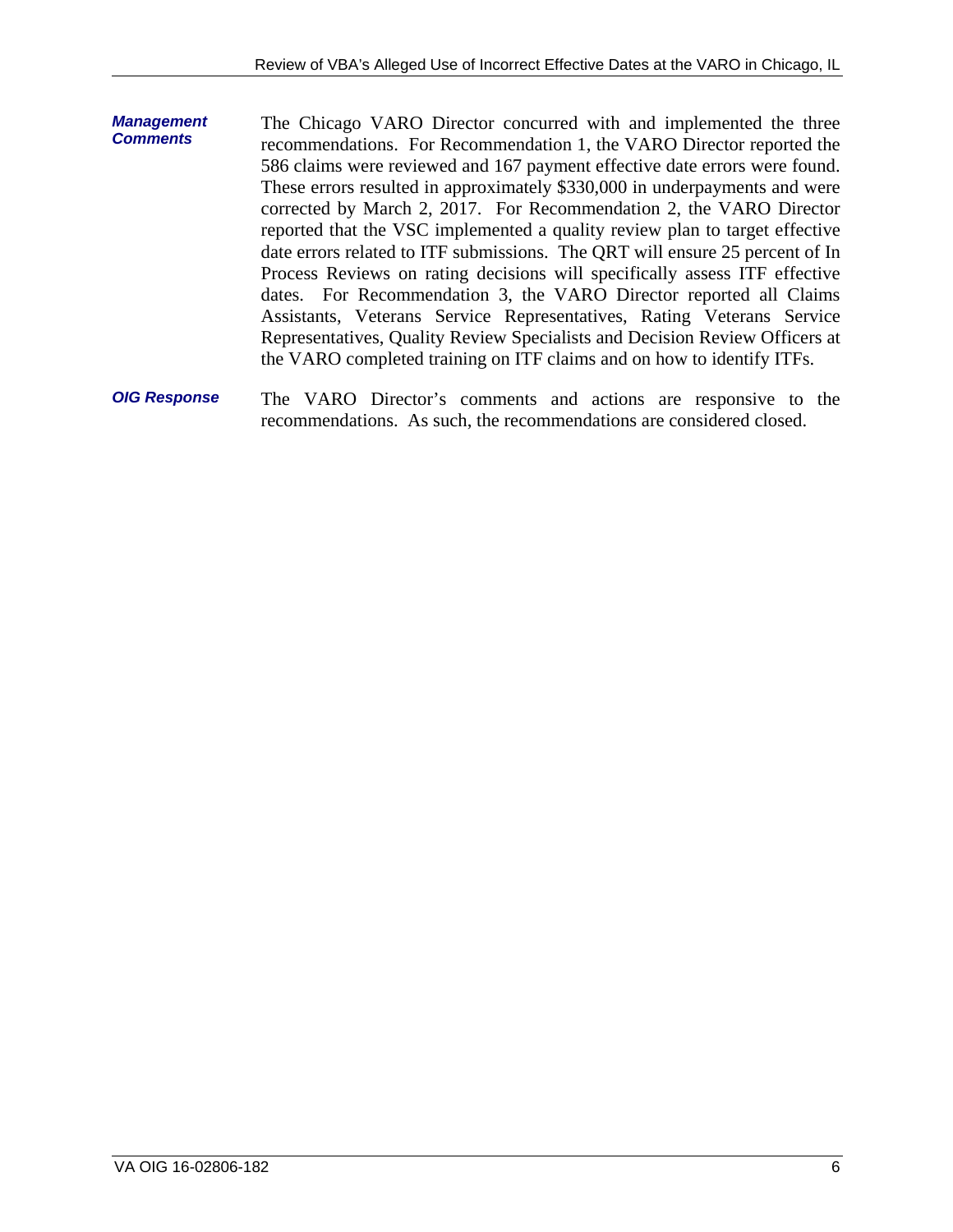#### <span id="page-10-0"></span>**Appendix A Scope and Methodology**

 plans and training records relevant to the allegation. Our review included *Scope and Methodology*  We conducted our review of the Chicago VARO from June 2016 through February 2017 to assess the merits of the allegation that claims processors were not recognizing that VA had received an ITF. The ITF serves as a placeholder for the effective date of benefits. We assessed VBA policies and procedures associated with ITFs, Chicago VARO's workload management interviews with VARO management responsible for providing guidance and oversight, and claims processors responsible for establishing effective dates when awarding benefits. To determine whether RVSRs assigned accurate effective dates based on receipt of an ITF, we reviewed 30 disability claims completed by the Chicago VARO from October 1, 2015 through March 31, 2016.

*Data Reliability*  We used computer-processed data from Veterans Service Network Operations Reports to test for reliability of data. We reviewed the data to determine whether any data were missing from key fields or were outside the time frame requested. We also assessed whether the data contained obvious duplication of records, alphabetic or numeric characters in incorrect fields, or illogical relationships among data elements. Furthermore, we compared veterans' names, file numbers, and dates of claims, as provided in the data received, with information contained in the 30 completed claims we reviewed.

> Our testing of the data disclosed that they were sufficiently reliable for the purpose of this review. Our comparison of the data with information contained in the veterans' claims files reviewed in conjunction with the Hotline objective of the VARO did not disclose any obvious problems with data reliability.

*Government Standards*  We conducted this review in accordance with the Council of the Inspectors General on Integrity and Efficiency's *Quality Standards for Inspection and Evaluation.*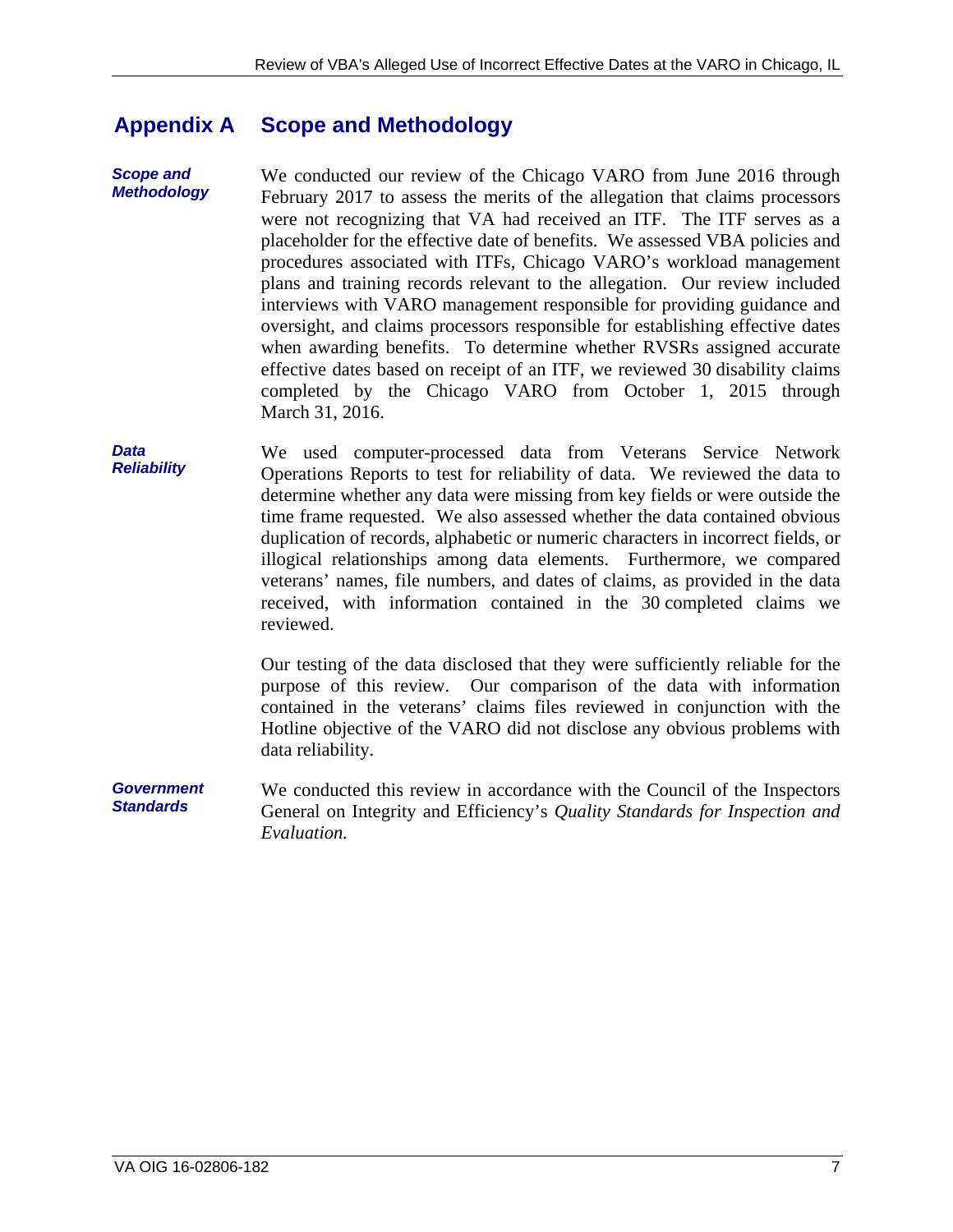## <span id="page-11-0"></span>**Appendix B VARO Director's Comments**

#### **Department of Veterans Affairs Memorandum**

Date: March 16, 2017

From: Director, Chicago Regional Office (328/00)

Subj: OIG Draft Report / Alleged Use of Incorrect Effective Dates

- To: Director, VA Office of Inspector General, Bay Pines Benefits Inspection Division (52BP)
- 1. This is in response to the draft report and transmittal letter provided on March 2, 2017, concerning your review of allegations related to the use of incorrect effective dates at the Chicago Regional Office.
- 2. The Chicago Regional Office does not dispute the findings of the draft OIG Report of Alleged Use of Incorrect Effective Dates.
- 3. The Chicago regional Office concurs with the comments provided by OIG.
- 4. The Chicago Regional Office has implemented all OIG recommended actions.

*(Original signed by:)* 

Hughes S. Turner **Director** 

**Attachment**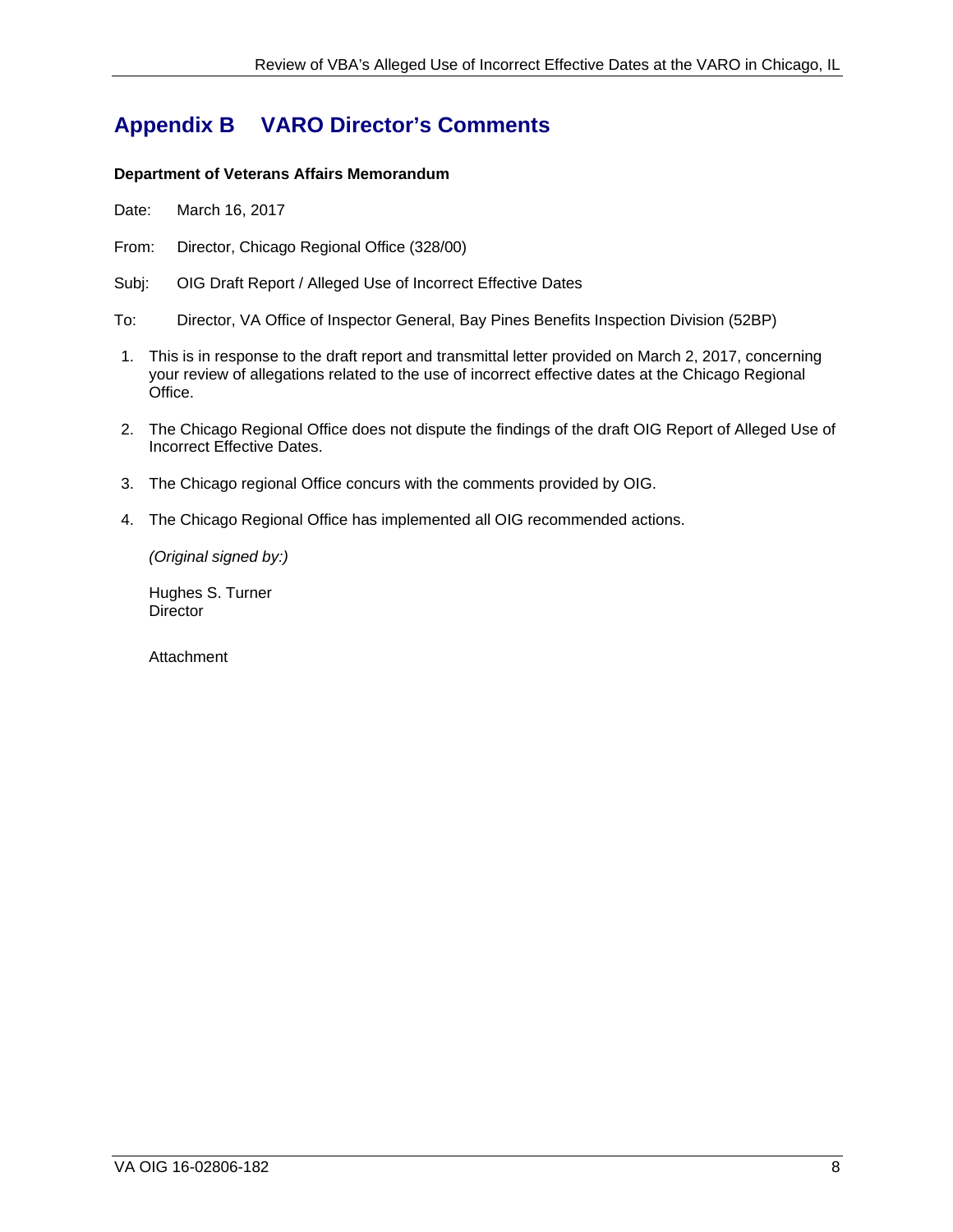#### **Attachment**

#### **Veterans Benefits Administration (VBA) Comments on OIG Draft Report Alleged Use of Incorrect Effective Dates, VA Regional Office, Chicago, IL**

#### **VBA concurs with OIG's findings in the draft report and provides the following comments in response to the recommendations:**

Recommendation 1: We recommend the Chicago VA Regional Office Director conduct a review of the 586 claims with intent to files remaining from our universe, completed from October 1, 2015, through March 31, 2016, and take appropriate actions and report results back to OIG.

VBA Response: A review was completed of all 586 claims with an intent to file (ITF) provided from OIG. A total of 167 claims were found to have effective date errors based on receipt of an ITF (28.5% error rate). Five of these errors were not corrected due to the death of the Veteran, with no claim for accrued benefits received. The remaining 162 claims were corrected by March 2, 2017. The total amount of underpayment to Veterans was \$329,765.14. A complete list of the findings is attached below.

Sixty-eight (68) errors did not result in an underpayment to Veterans. Of these, 42 claims did not result in underpayment because the ITF was received during the same month as the formal claim. The remaining 26 claims did not result in underpayment because the condition(s) granted were noncompensable, or VA pay was offset by retirement pay.

<OIG Remaining ITF Claims.xlsx>\*

The Chicago Regional Office requests closure of this recommendation.

Recommendation 2: We recommend the Chicago VA Regional Office Director implement a plan to ensure sufficient analysis of quality reviews is completed to identify effective date errors related to intent to files.

VBA Response: The Chicago Regional Office has implemented a plan to target effective date errors related to ITF submissions with In-Process Reviews (IPRs). Beginning with March 2017 IPRs, the Chicago Veterans Service Center (VSC) Quality Review Team (QRT) will ensure that at least 25% of IPRs conducted on claims in the Rating Decision Complete cycle are specifically for ITF effective dates.

The Chicago Regional Office requests closure of this recommendation.

Recommendation 3: We recommend the Chicago VA Regional Office Director ensure claims processors receive training on how to identify intent to files.

VBA Response: All Claims Assistants (CAs), Veterans Service Representatives (VSRs), Rating Veterans Service Representatives (RVSRs), Quality Review Specialists (QRSs), and Decision Review Officers (DROs) at the Chicago Regional Office have completed training on ITF claims and how to identify ITFs received electronically either locally, nationally, or both. Additional training sessions have been conducted on effective dates locally, and nationally-mandated training has been completed or will be completed by March 31, 2017. During the July 2016 Compensation Service Site Visit, a member of the Training Staff completed ITF training for all positions at the Chicago Regional Office. However, this training was not recorded in TMS or with a sign-in log.

<Intent to File Training History.xlsx>\* <Effective Date Training History.xlsx>\* <RVSR ITF Local Training.pdf>\*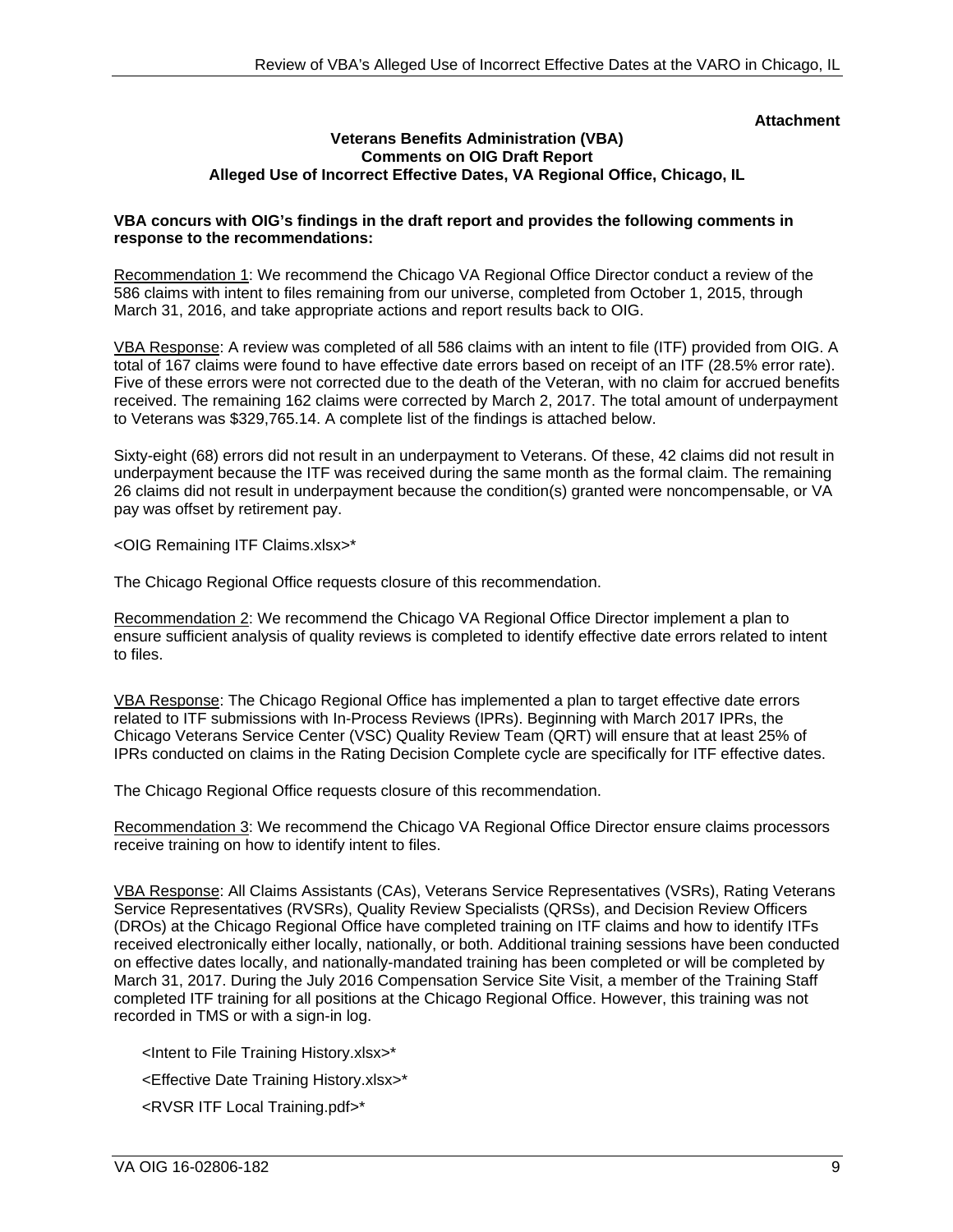<VSR ITF Local Training.pdf >\*

<CA ITF Local Training ITF.pdf>\*

During the review of the 586 remaining ITF claims, all errors were returned to the RVSR responsible for the error, to correct the effective date. This on-the-job training served as an additional beneficial training tool for RVSRs.

The QRT has identified five ITF errors through In-Process Reviews, and one ITF error on Individual Quality Reviews since January 2017. STAR has identified one ITF error during FY17. Feedback has been provided to the employee who committed the error in all instances.

The Chicago Regional Office requests closure of this recommendation.

*\*OIG Note: Due to the number and length, the attachments were not included in this report. Copies may be obtained from the OIG Information Officer.* 

*For accessibility, the format of the original documents in this appendix has been modified to fit in this document.*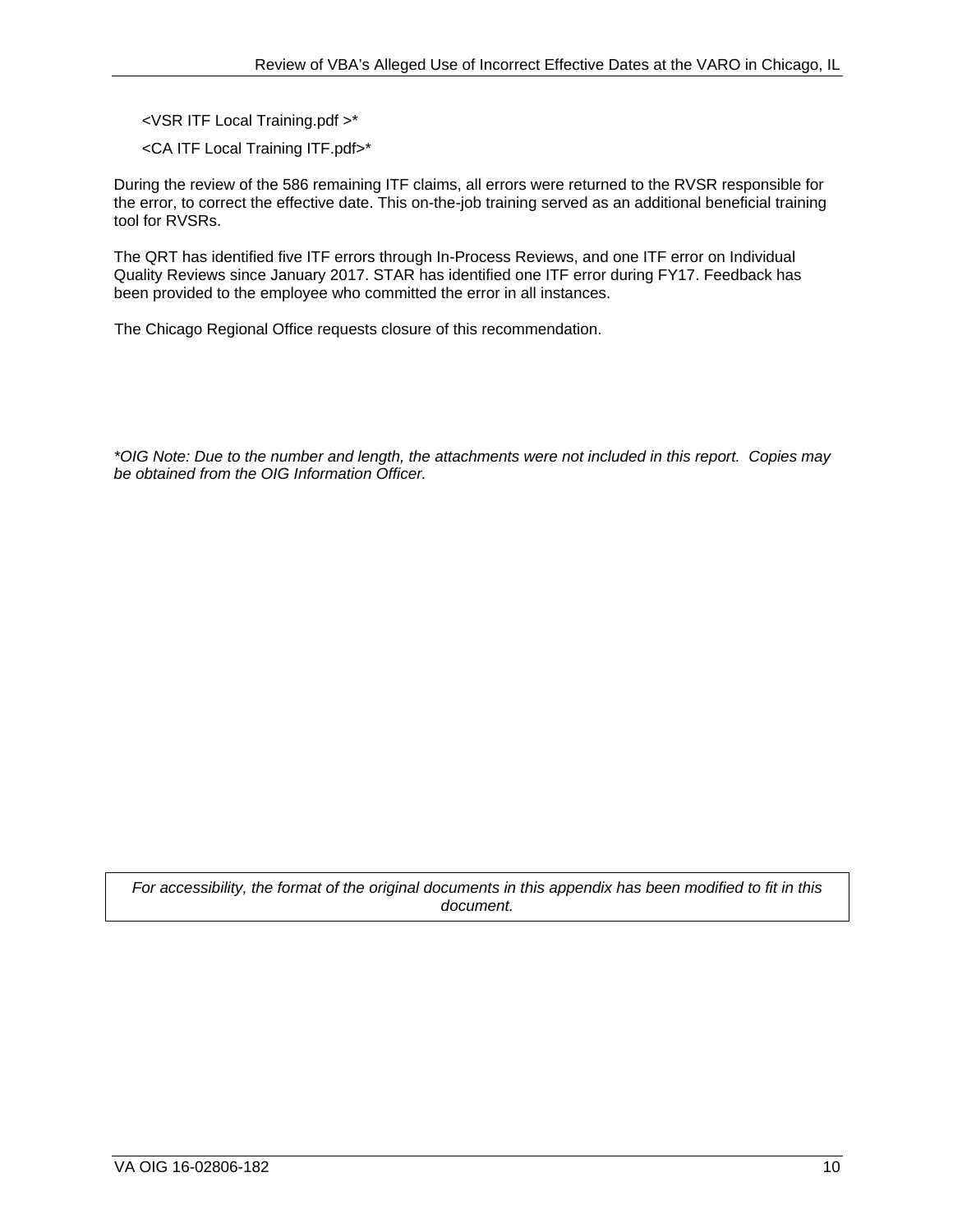| Contact         | For more information about this report, please<br>contact the Office of Inspector General at<br>$(202)$ 461-4720.                                   |
|-----------------|-----------------------------------------------------------------------------------------------------------------------------------------------------|
| Acknowledgments | Nora Stokes, Director<br>Kelly Crawford<br>Casey Crump<br><b>Yolanda Dunmore</b><br><b>Kyle Flannery</b><br>Lisa Van Haeren<br>Nelvy Viguera Butler |

## <span id="page-14-0"></span>**Appendix C OIG Contact and Staff Acknowledgments**